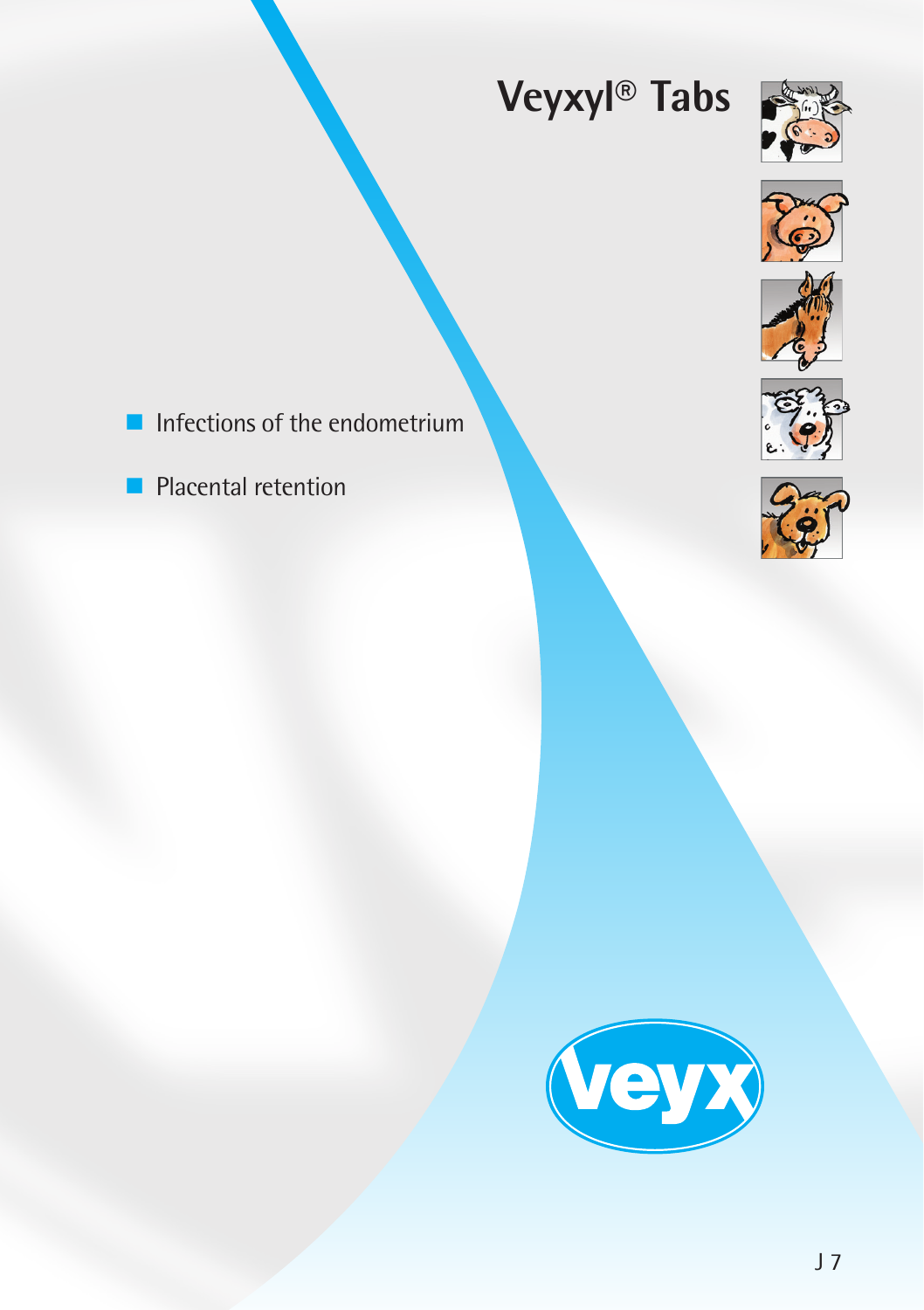

Amoxicillin, the active substance in Veyxyl® Tabs, is a semi-synthetic manufactured, acid-stable (thus suitable for oral application) antibiotic from the group of Penicillins that have a bactericidal effect. Amoxicillin disrupts the development of the cell wall in the growth stage through competitive inhibition of transpeptidases and reduces the cross-linking of the linear strands that are composed of amino sugars and amino acids. As a consequence, damaging osmotic forces can become effective due to the defective cohesion of the mucopeptide complex. Thus, after a certain period of latency, lysis occurs in proliferating germs. In a bacteriostatic sense, bacteria in the dormant stage are only affected to a small degree. The bactericidal effect covers both gram-positive and gram-negative pathogens. Amoxicillin exhibits a broader antibacterial spectrum in comparison to benzyl penicillin (Penicillin G). The occurrence of resistant strains takes place in vitro, as with all penicillins evolving slowly and in stages, whereby cross-resistance to other penicillins exists. Amoxicillin exhibits minimum toxicity and is well tolerated.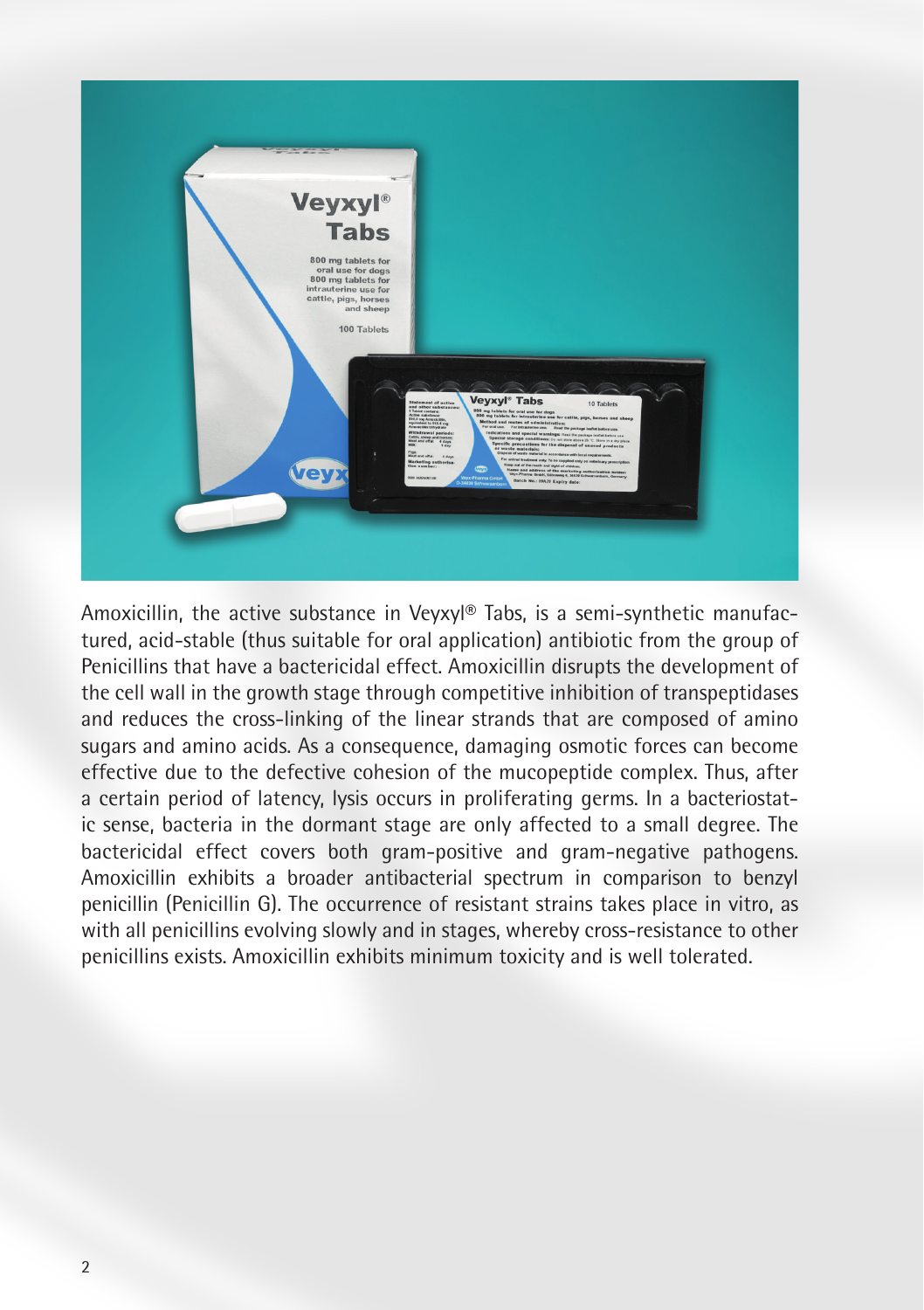## **Veyxyl® Tabs, 800 mg/tablet**

Tablets for cattle, pigs, horses, sheep and dogs Amoxicillin as amoxicillin trihydrate

#### **Active substance and other ingredients**

*1 tablet contains: Active substance:* 800.0 mg Amoxicillin (equivalent to 918.48 mg Amoxicillin trihydrate)

#### **Indications**

For treatment of the following diseases caused by gram-positive and/or gramnegative Amoxicillin-sensitive germs:

#### *Dogs; oral use:*

Infections of the lung and respiratory system, infections of the digestive tract, urogenital infections, localised infections, bacterial secondary infections following viral infections.

*Cattle, pigs, horses and sheep; intrauterine use:* Infections of the endometrium, placental retention.

The sensitivity of the pathogens should be detected prior to the application of Veyxyl® Tabs. This is especially relevant for infections of the digestive tract due to very high rates of resistance to amoxicillin for *E. coli* and *Salmonellae*.

#### **Contraindications**

The treatment of animals hypersensitive to penicillins and cephalosporins; severe kidney function disorders with anuria and oliguria; the presence of β-lactamase-forming pathogens; oral application in ruminants and horses; oral application in rabbits, guinea-pigs, hamsters and other small rodents. Do not use Veyxyl® Tabs in animals weighing less than 40 kg.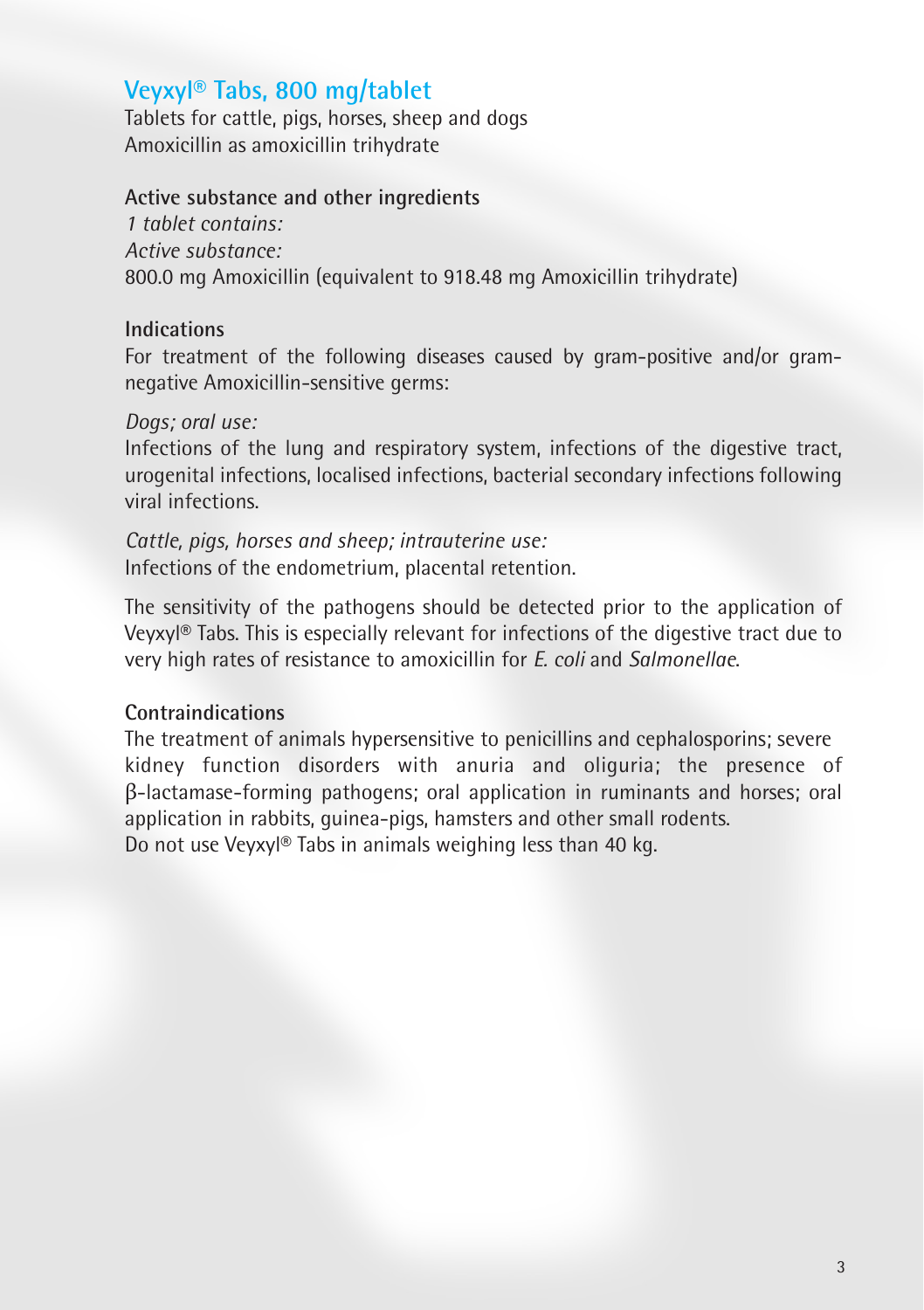#### **Adverse reactions**

Allergic reactions (allergic skin reactions, anaphylaxis) In case of the occurrence of an allergic reaction the Veyxyl® Tabs treatment is to be stopped immediately.

Countermeasures:

In case of anaphylaxis: Adrenaline (epinephrine) and glucocorticoids i.v. In case of allergic skin reactions: Antihistamines and/or glucocorticoids.

Following oral application, disorders of the gastrointestinal tract can occasionally occur (vomiting, diarrhoea, anorexia).

If you notice any adverse reaction not mentioned in this leaflet, please inform your veterinary surgeon or pharmacist.

**Target species** Cattle, pigs, horses, sheep, dogs

#### **Dosage for each species, route(s) and method of administration** For oral use:

*Dogs above 40 kg body weight (BW):*

10 mg Amoxicillin per kg BW orally twice daily over 3 – 5 consecutive days (10 mg Amoxicillin per kg BW are equivalent to ½ tablet Veyxyl® Tabs per 40 kg BW). The tablet can also be given in the feed.

In case there is no significant improvement in the disease 3 days after the treatment commenced, then the diagnosis should be reviewed and, where appropriate, a change in therapy undertaken. Assessing the pathogens' sensitivity is recommended. The treatment should be maintained for 2 days after the clinical symptoms subside.

For intrauterine use:

Dosage per treatment:

*Horses:* 800 mg Amoxicillin, equivalent to 1 tablet Veyxyl® Tabs *Cattle:* 400 – 800 mg Amoxicillin, equivalent to ½ – 1 tablet Veyxyl® Tabs *Sheep, pigs:* 400 mg Amoxicillin, equivalent to ½ tablet Veyxyl® Tabs

Two treatments at an interval of two days. Assessing the pathogens' sensitivity is recommended.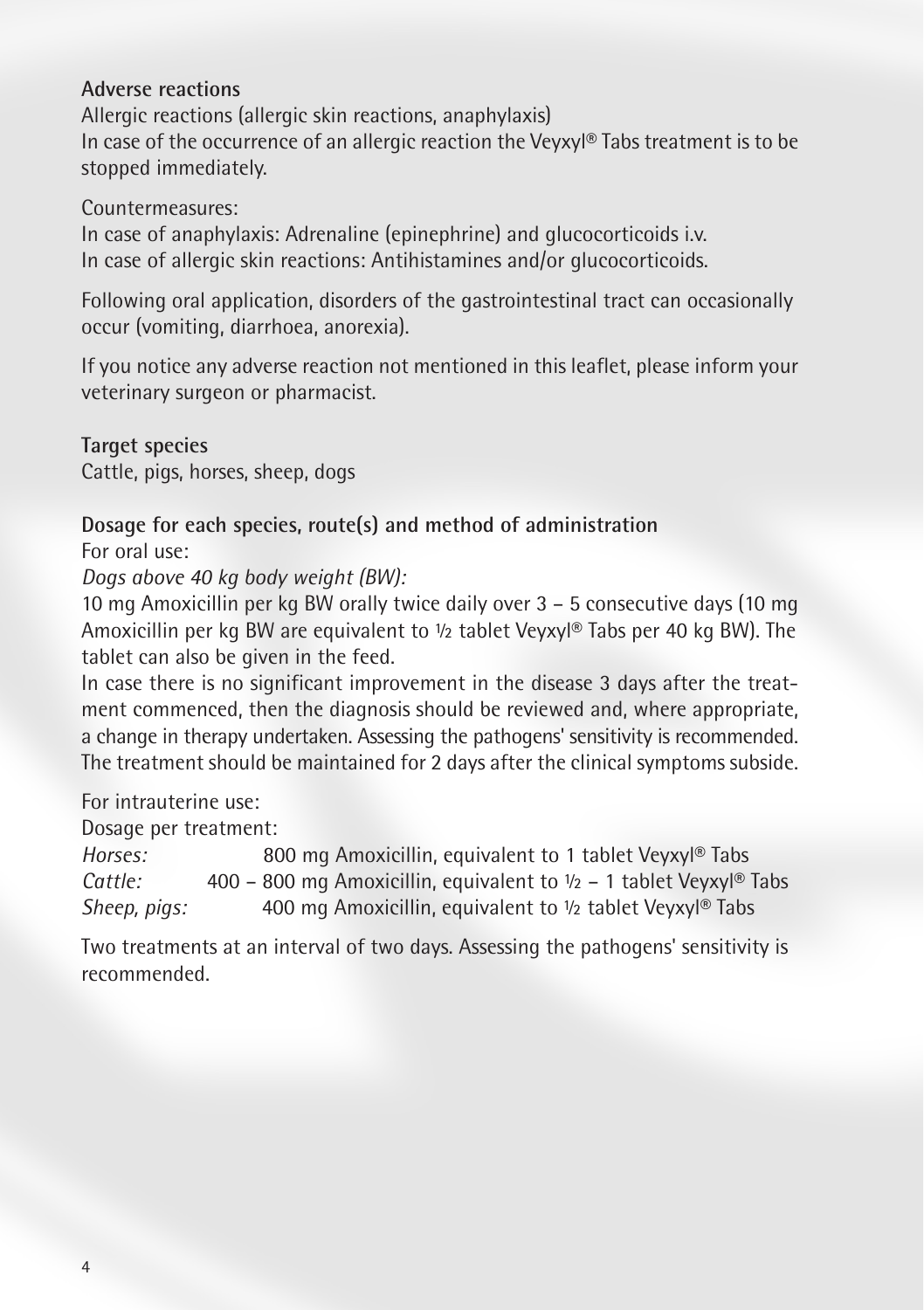**Advice on correct administration** Not applicable.

**Withdrawal period**

| Cattle, sheep and horses: Meat and offal: 4 days |                        |        |
|--------------------------------------------------|------------------------|--------|
|                                                  | Milk:                  | 2 davs |
| Pigs:                                            | Meat and offal: 4 days |        |

### **Special storage precautions**

Keep out of the reach and sight of children.

Do not use after the expiry date which is stated on the label and outer carton. Store in a dry place not above +25 °C.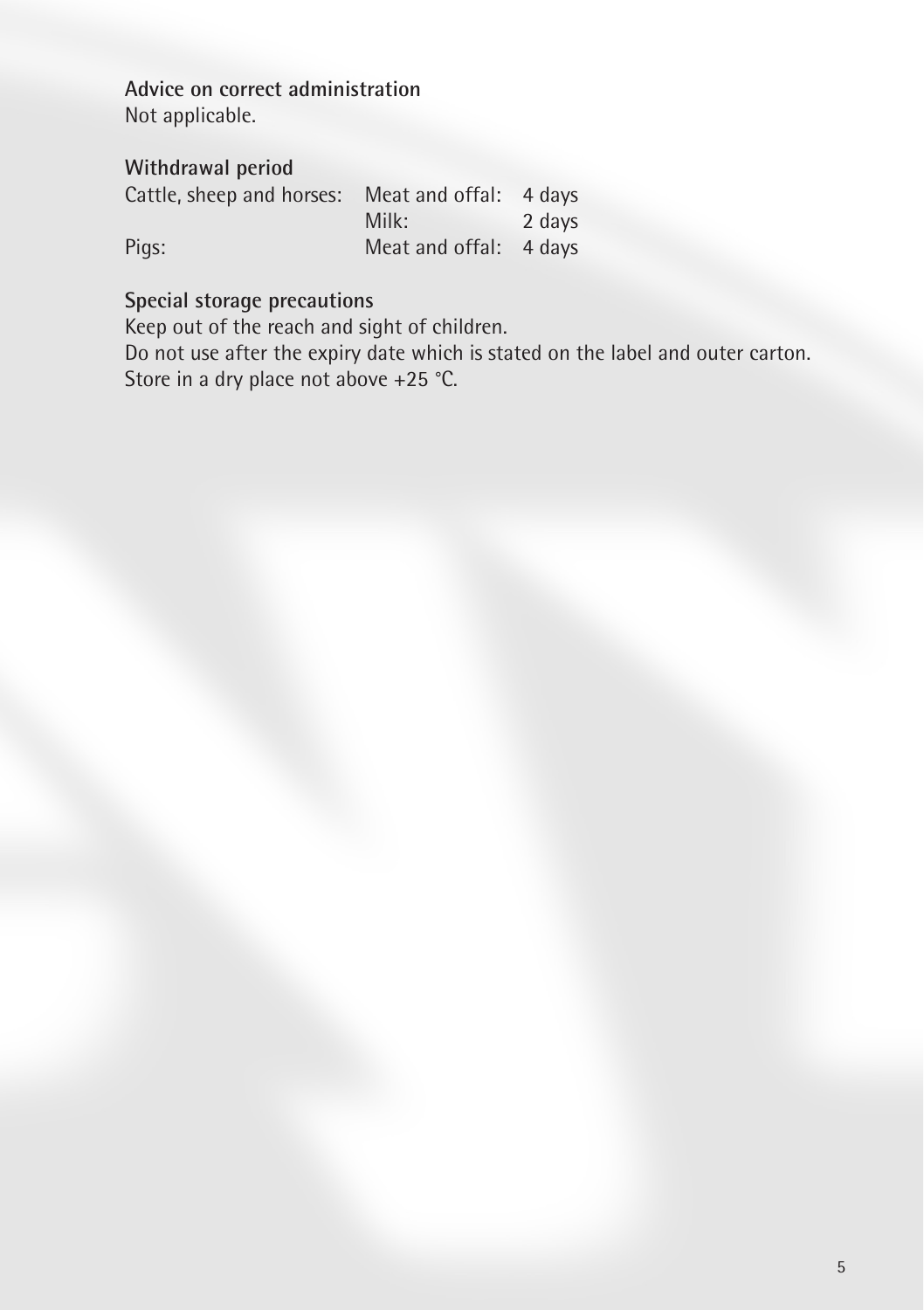**Special warnings** Special warnings for each target species: Not applicable.

Special precautions for use *Special precautions for use in animals:* Not applicable.

*Special precautions to be taken by the person administering the veterinary medicinal product to animals:*

Persons sensitive to penicillins should avoid direct contact of the medicine with the skin or mucous membranes.

Use during pregnancy, lactation or lay: Not applicable.

Interaction with other medicinal products and other forms of interaction: In terms of the antibacterial effect, there exists a potential antagonism for penicillins and chemotherapeutics with a rapidly commencing bacteriostatic effect.

Overdose (symptoms, emergency procedures, antidotes), if necessary:

In case of overdosing symptoms of an excitation of the central nervous system and spasms/convulsions can occur. Veyxyl® Tabs treatment must be stopped immediately and an appropriate symptomatic treatment carried out (adminstration of benzodiazepines or barbiturates as antidotes).

Incompatibilities: Not applicable.

**Special precautions for the disposal of unused products or waste materials, if any:** Any unused veterinary medicinal product or waste material derived from such veterinary medicinal product should be disposed of in accordance with local requirements. Ask your veterinary surgeon how to dispose of medicines no longer required.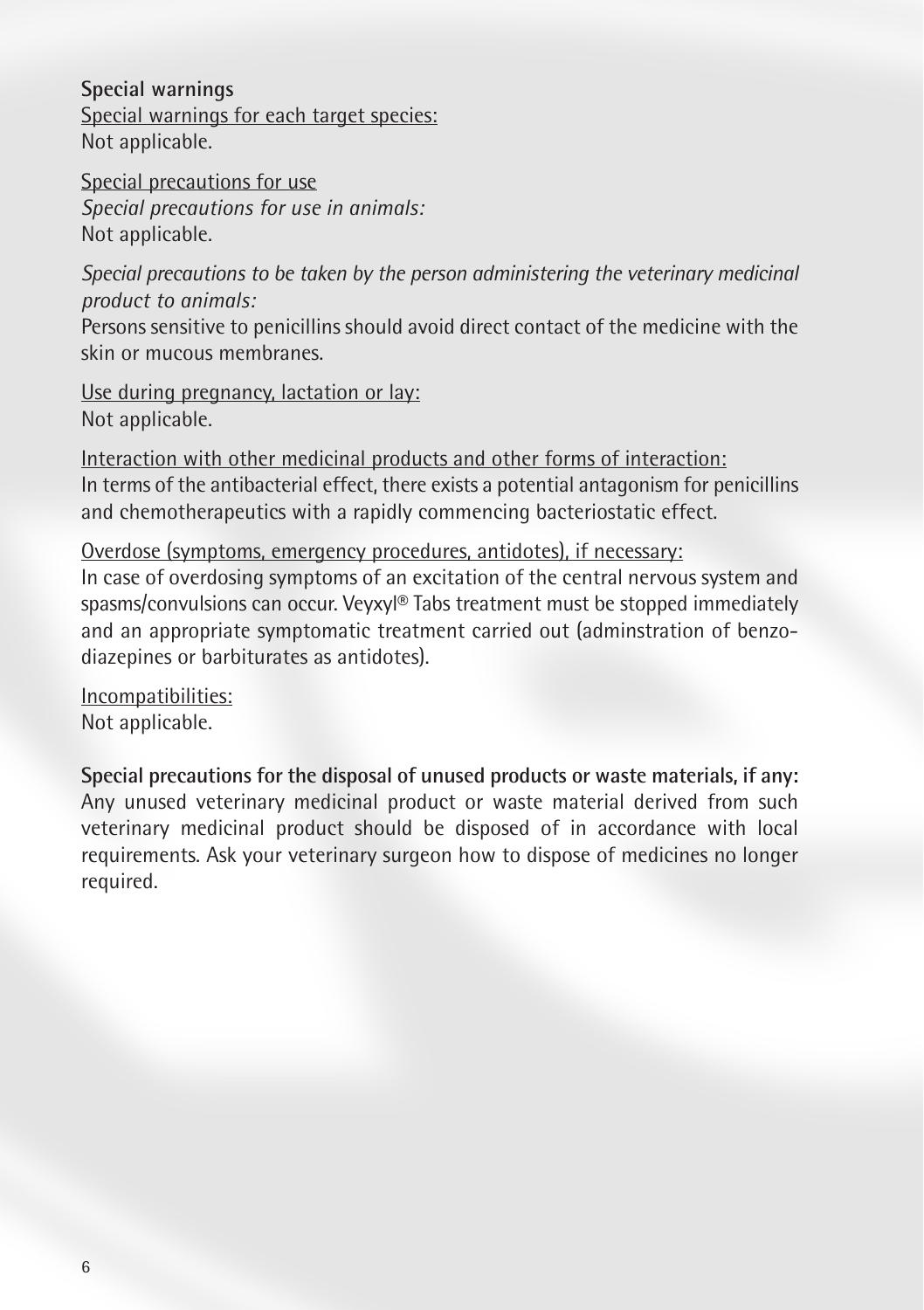**Package sizes** Slide box of 10 tablets Refill package of 100 tablets

To be supplied only on veterinary prescription.

**The information given in this product brochure conforms to the state of knowledge upon completion. Please read the package leaflet before using the veterinary medicinal product.**